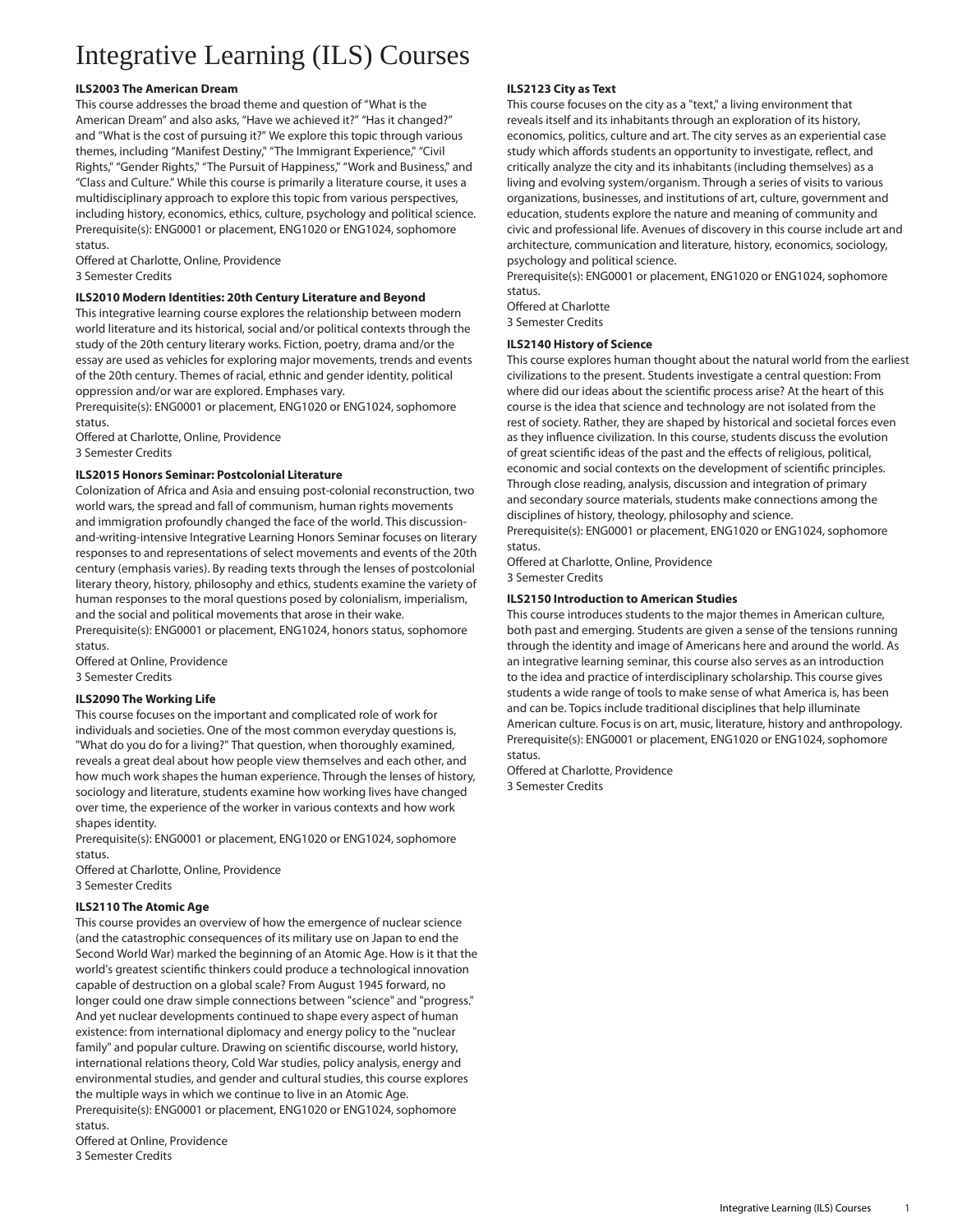#### **ILS2180 Sexuality: Science/Culture/Law**

Sex. It is a seemingly simple term. Whether your birth certificate reads "F" or "M" conjures up a host of assumptions and expectations: acceptable sexual partners, appropriate physical presentation, acceptance of societal norms attached to your designation, and generally how you "fit" in society. One's designated sex at birth was also synonymous with one's gender. Are we beginning to understand, however, that this binary construct, and all its implications, is wrongly limited? Historically, there have been multiple revolutions in the way sex is conceptualized. In biology, evidence has mounted that biological sex and sexual orientation are not synonymous, nor is the notion of a binary gender construct. There is genetic and physiological support for the existence of multiple biological sexes, and that sexual orientation is hardwired rather than a choice or preference. Literature and popular culture have moved from portraying members of the LGBTQI community as a joke to treating it as a serious topic of personal liberation. The law has moved from criminalizing homosexual acts to granting samesex marriage licenses to extending Civil Rights protection to the transgender community under Title VII. This course explores the links, or lack thereof, between these different developments. Is law more open to sexual variety because of the findings of brain science? Is popular culture more inclusive because of the increased economic clout of the LGBTQIA community? Or did these things occur independently? How do we relate these developments to the post-structural analysis of sexuality, gender and identity?.

Prerequisite(s): [ENG0001](/search/?P=ENG0001) or placement, [ENG1020](/search/?P=ENG1020) or [ENG1024,](/search/?P=ENG1024) sophomore status.

Offered at Charlotte, Providence 3 Semester Credits

#### **ILS2213 The Earth in Peril: A Literary and Scientic Analysis**

This course examines environmental issues created by unrealistic views about the earth's capabilities. Relationships among people, environments and natural resources are analyzed through literature and scientific writings. Students examine why and how world views affect the natural world's destruction and preservation.

Prerequisite(s): [ENG0001](/search/?P=ENG0001) or placement, [ENG1020](/search/?P=ENG1020) or [ENG1024,](/search/?P=ENG1024) sophomore status.

Offered at Charlotte, Providence

3 Semester Credits

#### **ILS2215 Honors Seminar: The Earth in Peril: A Literary and Scientic Analysis**

This course examines environmental issues created by conflicting views about the earth's capabilities. Relationships among people, environments and natural resources are analyzed through literature and scientific writings. Students examine why and how world views affect the natural world's destruction and discuss possible theories of preservation. Students contribute to inquiry surrounding the issue of sustainability through research and analysis.

Prerequisite(s): [ENG0001](/search/?P=ENG0001) or placement, [ENG1024,](/search/?P=ENG1024) honors status, sophomore status.

Offered at Providence 3 Semester Credits

#### **ILS2240 Knowledge and Evidence**

Knowledge and Evidence provides students with a holistic understanding of the concept of "truth," along with an effectively developed skillset for thinking critically, and acting creatively, with respect to this concept. The course achieves this by illustrating the intimate connection between data and truth, showing the ways in which one can lead to the other, and also pointing out the fallacies and pitfalls that often obstruct the connection. In part, the course is an introduction to the field of epistemology, addressing the question "How do we know what we know?" The course provides a historical overview of many critical epistemological questions, with examples drawn from the writings of thinkers from classical Greece up through the modern era. It also draws critical connections between these epistemological theories and the scientific method and explains what is necessary for proper experimental design. These concepts are illustrated most vividly through the study of a variety of famous experiments. Experiments are chosen from the fields of psychology, physics, chemistry, sociology, computer science and philosophy. Students are taught to identify the dominant theories of truth in their chosen professions and to think critically about the dominant paradigms they encounter.

Prerequisite(s): [ENG0001](/search/?P=ENG0001) or placement, [ENG1020](/search/?P=ENG1020) or [ENG1024,](/search/?P=ENG1024) sophomore status. Offered at Charlotte

3 Semester Credits

#### **ILS2280 Science and Civilization**

This course explores the social, political and historic contexts and implications of several scientific and technological developments through a variety of genres, including textbooks, newspapers and magazine articles, film, music, art, literature and the internet. The goal of this course is to raise student awareness of the global impacts, positive and negative, associated with specific scientific and technological developments, with emphasis on discerning the interconnectedness of those impacts. Through inquiry, research and debate, students develop a better understanding of the unique historical, social, political and cultural contexts in which these scientific and technological developments evolved and the influence these contexts had upon the form of these developments. In addition, students gain a deeper appreciation of the implications of these developments on the present and future.

Prerequisite(s): [ENG0001](/search/?P=ENG0001) or placement, [ENG1020](/search/?P=ENG1020) or [ENG1024,](/search/?P=ENG1024) sophomore status.

Offered at Charlotte, Providence 3 Semester Credits

#### **ILS2305 Honors Seminar: Behavioral Economics**

Behavioral Economics is a field of research in the social sciences that brings together the disciplines of economics and psychology. This Honors-level integrated learning seminar utilizes this approach to better understand human behavior. By drawing on both disciplines, students better understand why people frequently make irrational economic decisions and how certain choice contexts can lead to predictably irrational behavior. Students analyze through systematic investigation and experimentation a variety of biases and shortcomings people regularly display in making rational economic choices. Prerequisite(s): [ECON1001](/search/?P=ECON1001) or [ECON1002,](/search/?P=ECON1002) [ENG0001](/search/?P=ENG0001) or placement, [ENG1024,](/search/?P=ENG1024) honors status, sophomore status.

Offered at Charlotte, Online, Providence

3 Semester Credits

#### **ILS2320 Economics of Law and Order**

This course examines legal institutions through the lens of economics. Emphasis is placed on how changing laws influence outcomes at a societal level. In each lesson, students will focus on the relevant economic background and institutional structure and then deduce how this in turn informed choices made by participants in the economy. The economic order that is generated by the interaction of countless individuals and firms is mediated through the legal system. If one wishes to understand this extended order, one must understand the legal institutions in which it operates.

Prerequisite(s): [ECON1001](/search/?P=ECON1001) or [ECON1002,](/search/?P=ECON1002) [ENG0001](/search/?P=ENG0001) or placement, [ENG1020](/search/?P=ENG1020) or [ENG1024,](/search/?P=ENG1024) [LAW2001,](/search/?P=LAW2001) sophomore status. Offered at Charlotte

3 Semester Credits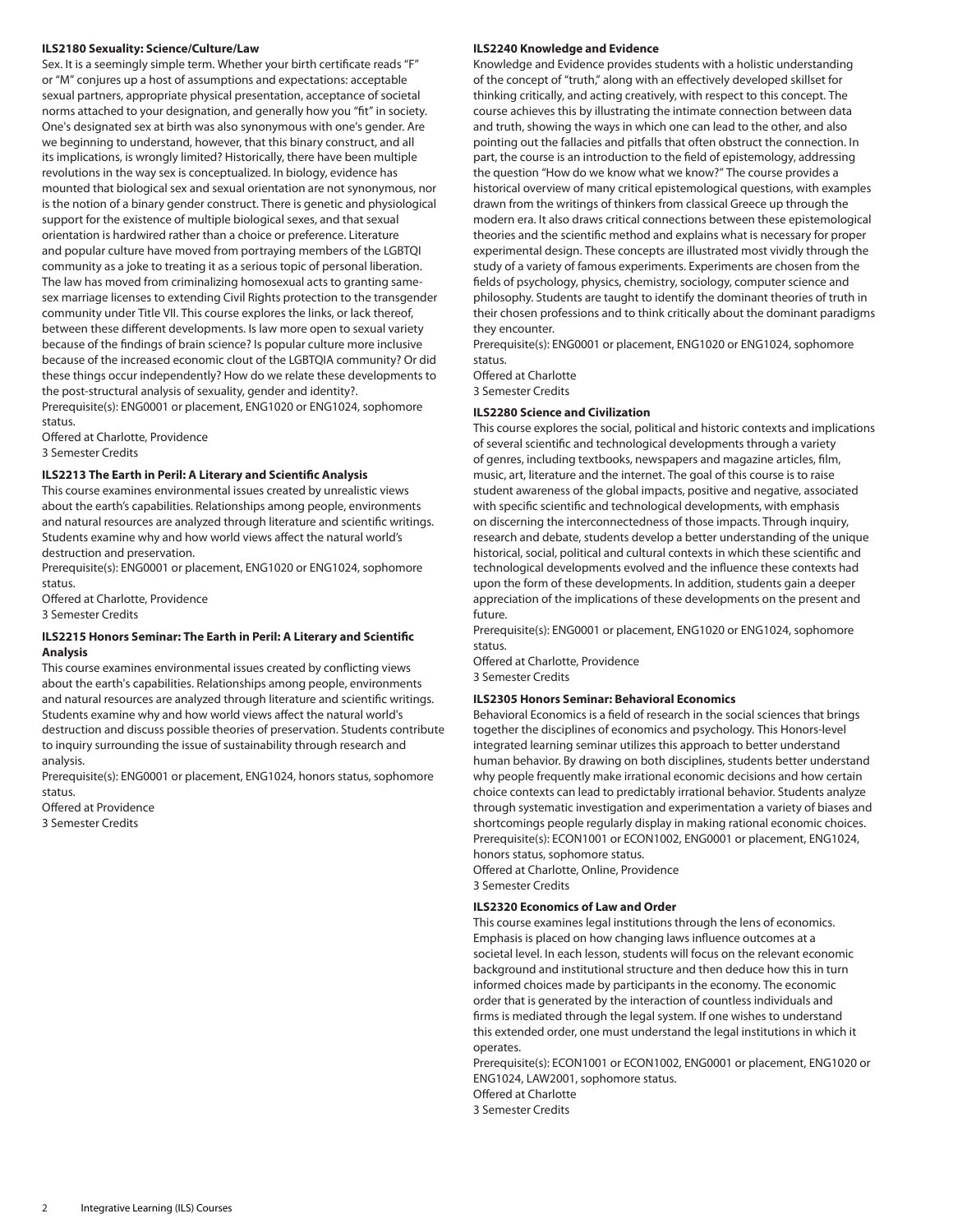#### **ILS2325 Economics of Sin**

This course integrates economic, sociological and psychological principles to examine price gouging, cheating, illegal drugs, sex and gambling. Emphasis is on examining these "sinful" behaviors in the context of moral development and theories of motivation. Students also examine how government seeks to change and penalize such behavior and the consequences of these interventions.

Prerequisite(s): [ENG0001](/search/?P=ENG0001) or placement, [ENG1020](/search/?P=ENG1020) or [ENG1024](/search/?P=ENG1024), sophomore status.

Offered at Charlotte, Online, Providence 3 Semester Credits

#### **ILS2330 The Good Life**

This course challenges students to create personal and professional lives of meaning and purpose. The course explores the underlying values and structure of a life well-led, and proactive dispositions and strategies to create such a life. Emphasis is placed on social science and humanity's ways of thinking, specifically aspects of agency, the human condition and literary criticism. The course examines how the American Dream influences perceptions of success, particularly the ethos of prosperity and social mobility. Students read excerpts from fiction and biography that examine convention, invention and achievement. This course concludes with an exploration of change and chance, and strategies for leading a good life.

Prerequisite(s): [ENG0001](/search/?P=ENG0001) or placement, [ENG1020](/search/?P=ENG1020) or [ENG1024](/search/?P=ENG1024), sophomore status.

Offered at Charlotte, Online 3 Semester Credits

#### **ILS2370 Obesity**

This course considers the now global problem of obesity from biological, psychological and sociological perspectives. Since the 1970s there has been a rapid increase in the incidence of overweight and obese individuals in the United States with 65 percent of adults now overweight. Childhood obesity rates have tripled in the last 20 years, producing the first generation of Americans who are predicted to have a shorter life span than their parents. The obesity epidemic is widely acknowledged in the United States, but in the past two decades, this problem has also spread to developing countries as they accelerate their nutrition transition to more mass-produced and processed foods. The roles of government and business are explored, in influencing access to foods and in defining obesity vs. health. The study of this now global problem is relevant from a personal health perspective as well as a political and economic perspective. Individuals empowered with knowledge can modify their own food environments and that of their children. A well-educated populace may wish to support initiatives to make progress on this societal problem to avoid economic losses in productivity and healthcare costs that will compromise America's competitiveness. Prerequisite(s): [ENG0001](/search/?P=ENG0001) or placement, [ENG1020](/search/?P=ENG1020) or [ENG1024](/search/?P=ENG1024), sophomore status.

Offered at Online, Providence 3 Semester Credits

#### **ILS2385 Visual Literacy and the Sociology of Perception**

This course studies human perception of the social world from both a communications and sociological perspective. Elements of picture-based media as a means of molding cultural perceptions, social biases and personal views of reality are studied. Through a series of exercises, students critically examine images in art, still photographs, television, advertising, film and documentaries to determine their sociological messages. Using the language of visual literacy and an understanding of perception, students test assumptions about their world.

Prerequisite(s): [ENG0001](/search/?P=ENG0001) or placement, [ENG1020](/search/?P=ENG1020) or [ENG1024](/search/?P=ENG1024), sophomore status.

Offered at Charlotte, Online, Providence 3 Semester Credits

#### **ILS2390 The XX Factor**

The XX Factor takes an integrative learning approach to gender role development that foregrounds psychology and literature. This approach provides multiple lenses through which to examine current and historical concepts of women's psychological and social development. It prioritizes close textual analysis of gender identity and sexuality as figured in literature across a broad spectrum. The course considers both conformity and resistance to societal biases, stereotyping, and the imposition of gender and sexual norms. In doing so, it promotes critical thinking about the diverse possibilities for women's identities.

Prerequisite(s): [ENG0001](/search/?P=ENG0001) or placement, [ENG1020](/search/?P=ENG1020) or [ENG1024,](/search/?P=ENG1024) sophomore status.

Offered at Charlotte, Providence

3 Semester Credits

#### **ILS2435 Leonardo da Vinci: Culture, Art and Math**

This course covers a portion of the movement in Europe known as the Renaissance. It explores the works of one particular man, Leonardo da Vinci, and how his insatiable hunger for understanding impacted the culture of Florence and Milan, Italy. The course begins by examining da Vinci himself and his place in society, then moves on to examine some of his works of art and writings on architectural design and war machines culturally, historically and mathematically.

Prerequisite(s): [ENG0001](/search/?P=ENG0001) or placement, [ENG1020](/search/?P=ENG1020) or [ENG1024,](/search/?P=ENG1024) [MATH1002](/search/?P=MATH1002) (or higher), sophomore status.

Offered at Charlotte, Online, Providence 3 Semester Credits

#### **ILS2440 Logic, Reasoning and Nonsense: How to Tell the Difference**

This course introduces students to logic, a discipline that straddles public policy, philosophy, law and mathematics. Students are empowered to use logic in their personal and professional lives to make informed decisions, identify invalid arguments and debate current topics. Topics include formal structures of thought as they can be readily applied to the organization of thought in written and spoken language. Students identify the logical errors or fallacies that are most frequently made in written and oral discourse. Prerequisite(s): [ENG0001](/search/?P=ENG0001) or placement, [ENG1020](/search/?P=ENG1020) or [ENG1024,](/search/?P=ENG1024) [MATH1002](/search/?P=MATH1002) (or higher), sophomore status.

Offered at Providence

3 Semester Credits

#### **ILS2450 The Mathematics of Art**

This course examines the use and appearance of mathematical principles and structures in art, architecture, sculpture and music throughout the history of the Western world. Topics include the Golden Ratio, the Fibonacci Sequence, linear perspective, two- and three-dimensional geometry, and the arithmetic behind music and music composition.

Prerequisite(s): [ENG0001](/search/?P=ENG0001) or placement, [ENG1020](/search/?P=ENG1020) or [ENG1024,](/search/?P=ENG1024) [MATH1002](/search/?P=MATH1002) (or higher), sophomore status.

Offered at Charlotte, Providence 3 Semester Credits

#### **ILS4020 Keywords in Social Media**

This course asks students to identify and analyze the roots of several keywords from historical, sociological and technological perspectives; demonstrate knowledge of how to do things with keywords (i.e., how sharing information can lead to apprehending a criminal); and evaluate the relevance of keywords to life in a democratic society. Abstract theories are applied to concrete case studies of social networks.

Prerequisite(s): [ENG1021](/search/?P=ENG1021) or [ENG1027](/search/?P=ENG1027), any ILS 2000-level course, senior status. Offered at Providence

3 Semester Credits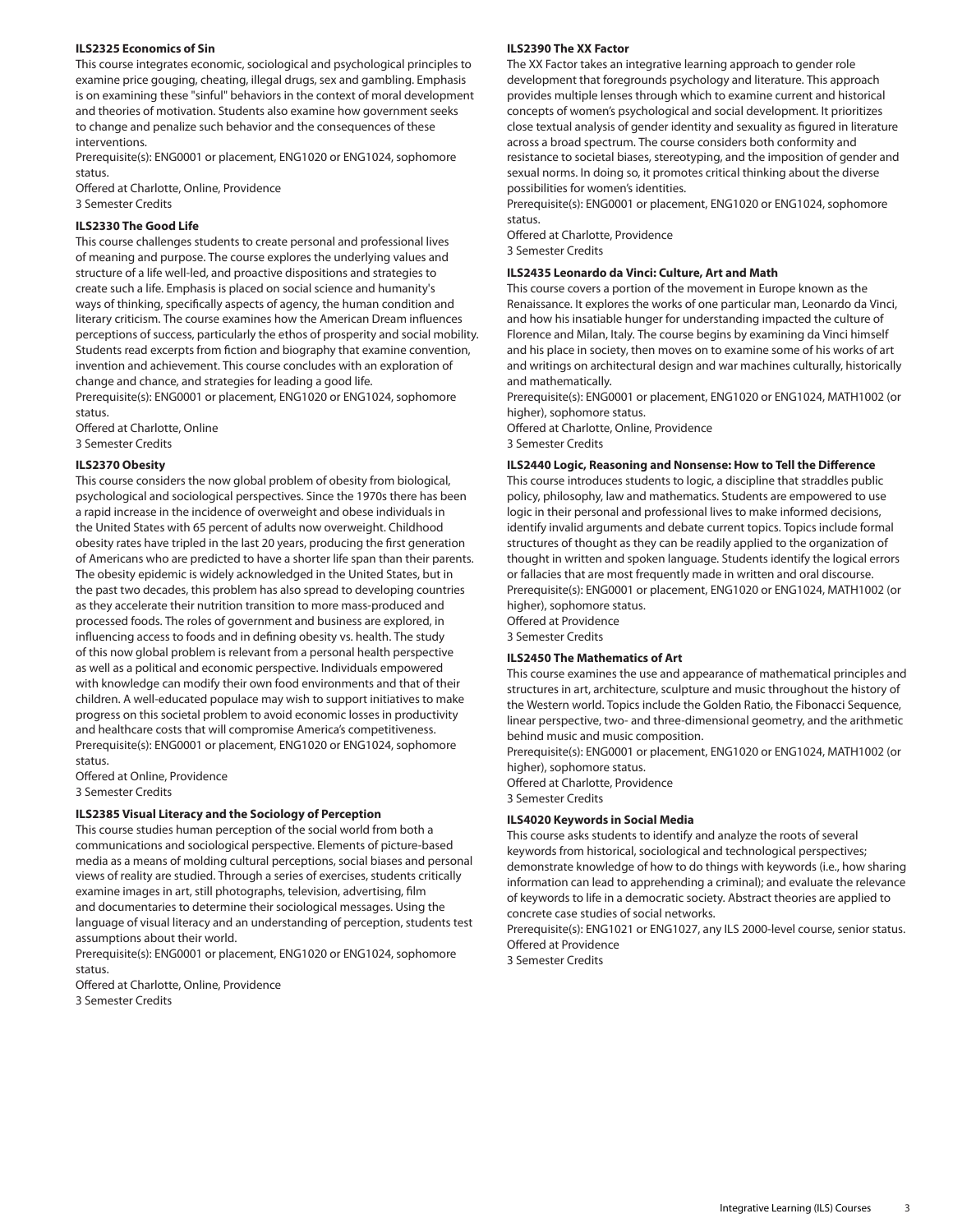#### **ILS4070 Nostalgia, Memory and Hybrid Identity**

This course examines diasporic literature in the context of cultural theory, history, psychology, philosophy and popular culture (such as music, film and art) to better understand the associated cultural negotiations. Students explore the way diasporic literature of the last century has significantly transformed the literary, theoretical and cultural landscape of the U.S, and raised a range of complex issues relating to identity, language, border crossings (geographical, linguistic and gender, etc.) hybridity, and acculturation and resistance. Readings range across such genres as memoir, fiction, essay, drama and poetry to consider how issues of identity and tradition are represented and contested by immigrant writers in the context of displacement and diaspora.

Prerequisite(s): [ENG1021](/search/?P=ENG1021) or [ENG1027,](/search/?P=ENG1027) any ILS2000-level course, senior status. Offered at Charlotte, Providence

3 Semester Credits

# **ILS4110 Capital Punishment in America**

From the colonization of America to the present, over 18,000 individuals have been executed under lawful and/or territorial authority. This course examines the historical, social, ethical, judicial, legislative and political events that have led to the present patchwork approach to executions in the United States. With an eye toward evaluating the continued efficacy of capital punishment in a 21st-century criminal justice system, attention is given to the rationale and justification for executions from legal, social, political and economic points of view.

Prerequisite(s): [ENG1021](/search/?P=ENG1021) or [ENG1027,](/search/?P=ENG1027) [LAW2001](/search/?P=LAW2001) or [LAW2005](/search/?P=LAW2005) or [LAW3015](/search/?P=LAW3015) or [LAW3025](/search/?P=LAW3025), any ILS 2000-level course, senior status. Offered at Online, Providence

3 Semester Credits

#### **ILS4115 Contemporary Approaches to Classical and World Mythology**

This course introduces students to classical and world mythology in order to understand the eternal, timeless nature of universal archetypes and themes while also exploring how they acquire new, contemporary meanings. Students learn to interpret myth using elements of literature as well as through the theories of myth interpretation. From Homer to Harry Potter, emphasis is placed upon analysis of primary readings as well as their interpretations within the context of a variety of disciplines. Class discussions and student writing encourage critical thinking, synthesis and application of the terminology of the study of mythology.

Prerequisite(s): [ENG1021](/search/?P=ENG1021) or [ENG1027,](/search/?P=ENG1027) any ILS 2000-level course, senior status. Offered at Charlotte, Online, Providence

3 Semester Credits

#### **ILS4120 Disease and Culture**

This course addresses the question of what constitutes a disease from the perspectives of science and the humanities. Topics include the origins of disease and the effect that disease has had on political events, art and culture, warfare, and the economy of societies both historically and in today's world, and how societies throughout time have attempted, either successfully or unsuccessfully, to address the problem of disease. Students explore the cultural interpretations given to various diseases. Through the examination and analysis of various medical case studies, historical readings and literary pieces, students learn to think critically about how disease has helped to shape the world that we live in and what disease means to them. Prerequisite(s): [ENG1021](/search/?P=ENG1021) or [ENG1027,](/search/?P=ENG1027) any ILS 2000-level course, senior status. Offered at Charlotte, Online, Providence 3 Semester Credits

#### **ILS4125 Honors Seminar: Shakespeare: Studies in the Politics of Performance**

This course explores the direct and indirect ways that performances of Shakespeare's plays engage political debates, challenge social norms, provide historical insights, and encourage audiences to participate in the often subversive experience of playing. The idea that "all the world's a stage" was radical in Shakespeare's day, and continues to be so in ours. Students examine productions of the plays within historical contexts, considering both what they might have signified for their original audiences and how they still speak to us today. Employing a variety of disciplinary perspectives, including theatre arts, students analyze a wide range of productions and their influence on and beyond the stage. The course culminates with students groups proposing politically and culturally engaged stagings of a number of scenes from Shakespeare's plays, accompanied by contextualization and explanation of the production/performance choices.

Prerequisite(s): [ENG1027,](/search/?P=ENG1027) any ILS 2000-level course, honors status, senior status.

Offered at Providence 3 Semester Credits

#### **ILS4130 History of Digital Art**

This course surveys the emerging world of digitally originated and exhibited artwork. A wide range of digital art formats are examined, including (but not limited to) 2-D, 3-D, motion, interactive, immersive, sensor-based, internetbased and "gamification." Key art historical influences in the technology of art creation from the Renaissance to the 21st century are explored. Major art periods such as Fluxus, Conceptual, Dada and Post-Modernism are reviewed as they relate to the development and growth of the late 20thcentury digital art movement. Students investigate the history and growth of international public art paradigms and practices and their connections to digital art through civic, public and private institutions. Students also examine the relationship between digital art and the industry of creative design and media. Through active visual research of curated digital art pieces students discover a wide array of critically noted digital artists and their work. Finally, students consider the new aesthetics of digital art, comparing and contrasting them to more conventional art formats and exhibition models. Prerequisite(s): [ENG1021](/search/?P=ENG1021) or [ENG1027,](/search/?P=ENG1027) any ILS 2000-level course, senior status. Offered at Online, Providence 3 Semester Credits

**ILS4133 How to Change the World**

This course explores social entrepreneurs as a force of transformative change. What are the motivations and methods of those who seek to solve social problems on a large scale? What needs changing in the world and what do art and literature have to say about being an agent of change? How might your ambition, abilities and persistence make others believe in the possibility of achieving very difficult tasks? How might you distort reality for good? The course gives students a broad avenue to align what they care about, what they are good at, and what they enjoy with how they might have real impact in the world.

Prerequisite(s): [ENG1021](/search/?P=ENG1021) or [ENG1027,](/search/?P=ENG1027) any ILS 2000-level course, senior status. Offered at Charlotte

3 Semester Credits

#### **ILS4140 The Legal Imagination**

This course introduces students to the textual nature of the law. Through intensive study of literary, persuasive and legal texts, students explore the commonalities between what we call "literature" and what we call "law." Students begin to see the "constitutive rhetoric" of those texts through which an author creates a social and political community with words. Prerequisite(s): [ENG1021](/search/?P=ENG1021) or [ENG1027,](/search/?P=ENG1027) any ILS 2000-level course, one LAWdesignated course, (one LIT-designated course or [MCST2030](/search/?P=MCST2030) or [ILS2010](/search/?P=ILS2010) or [ILS2015](/search/?P=ILS2015) or [ILS2090](/search/?P=ILS2090) or ILS2127 or [ILS2150](/search/?P=ILS2150) or [ILS2180](/search/?P=ILS2180)), senior status. Offered at Charlotte, Providence

3 Semester Credits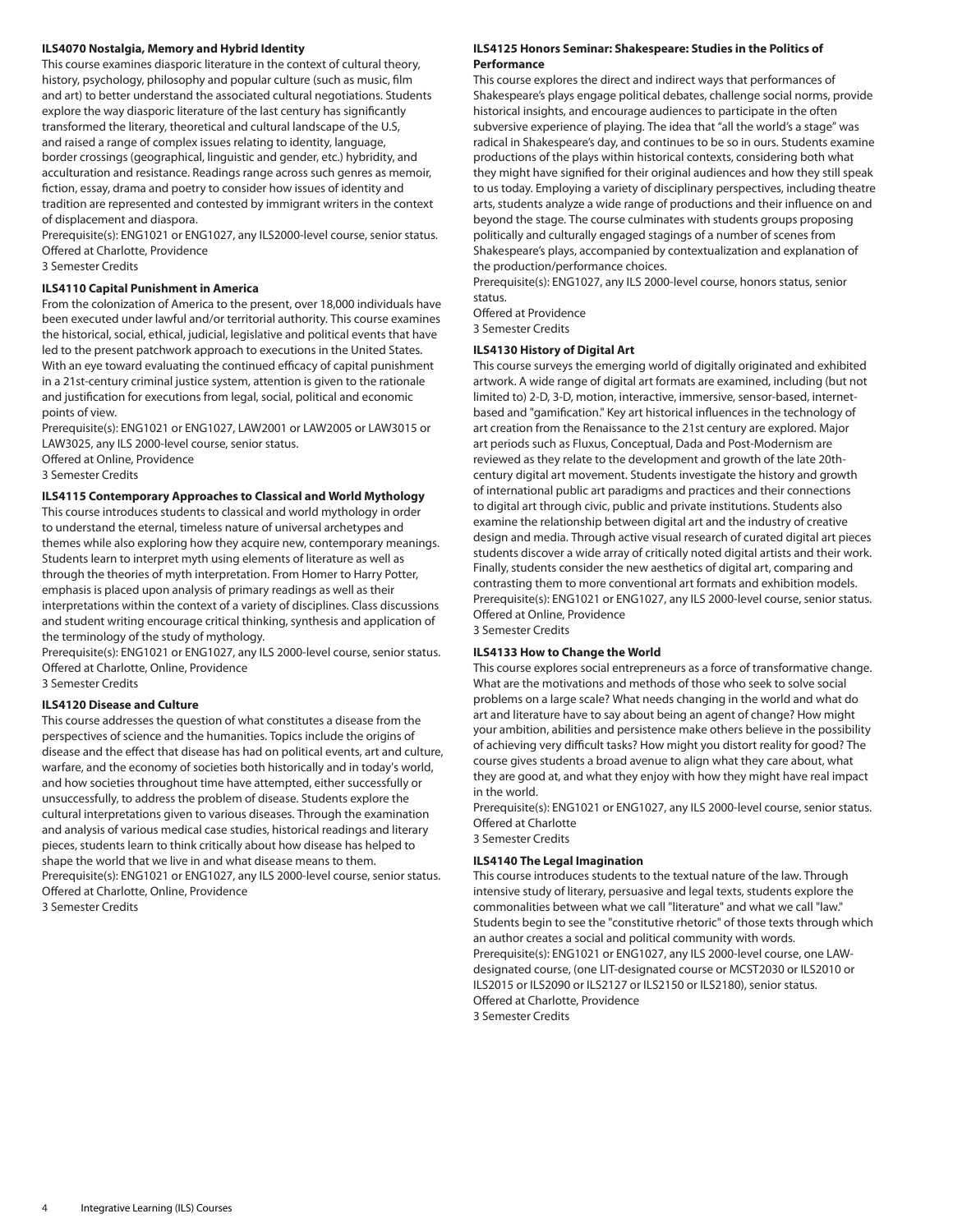#### **ILS4170 Passion, Power and Principle: Lessons at Play in Shakespeare**

This course employs the still-relevant insights of the Shakespearean canon as a means of understanding and resolving contemporary ethical dilemmas, social tensions and the conflicting demands of citizenship in today's world. Focus is on the resolution of moral dilemmas involving divisions of power, the use of authority, familial obligations and conflicting loyalties. This course takes an integrative learning approach that draws on literature, philosophy (ethics) and history to promote analysis and meaningful comparisons between the problems confronted in the world of Shakespeare's plays (and the society they reflect) and those faced by us today.

Prerequisite(s): [ENG1021](/search/?P=ENG1021) or [ENG1027](/search/?P=ENG1027), any ILS 2000-level course, senior status. Offered at Charlotte, Providence

3 Semester Credits

#### **ILS4176 Sports in Film and Literature**

This interdisciplinary course focuses on the significant inspiration of athletic endeavors upon the literary and cinematic imagination. Writers of fiction and nonfiction, prose writers and poets have discovered in the athletic experience a useful metaphor to express the purpose and meaning of life. Modern film explores both the realism and romanticism of sports in popular culture. This course is designed to acquaint the student with the essence of games as myth and metaphor and develop an appreciation of the historical context in which the stories are constructed and heard. The interdisciplinary considerations of history and culture allow for a richer understanding and appreciation of sports and sports literature.

Prerequisite(s): [ENG1021](/search/?P=ENG1021) or [ENG1027](/search/?P=ENG1027), any ILS 2000-level course, senior status. Offered at Charlotte, Online, Providence

3 Semester Credits

#### **ILS4180 Things That Go Bump In the Night: An Interdisciplinary Approach to the Supernatural**

This course explores the deeper meanings of supernatural creatures in works of film and literature from the perspectives of history, science, philosophy, literature and film. The course addresses the question of why certain supernatural creatures (e.g., vampires, zombies, werewolves, ghosts, the demonically possessed, Frankenstein's monster and extraterrestrial creatures) have featured so prominently in human thought, human fears and works of literature and film from antiquity to the present day. In doing so, the course addresses the historical context in which such beliefs have arisen and how they have changed. Students are encouraged to apply interpretive skills to an analysis of supernatural creatures with which they are familiar and to draw connections between the monsters of the 21st century and societal changes and hidden conflicts in the contemporary world.

Prerequisite(s): [ENG1021](/search/?P=ENG1021) or [ENG1027](/search/?P=ENG1027), any ILS2000-level course, senior status. Offered at Charlotte, Online, Providence 3 Semester Credits

#### **ILS4190 The Problem With Evil**

This course takes an interdisciplinary approach to the examination of evil as a concept that has fascinated and horrified humans throughout history. Through religions, social norms, philosophies and literatures, people have attempted to define evil in order to explain, and make meaningful, aspects of life that seem otherwise incomprehensible or unbearably senseless. The course explores the construction and uses of evil as a defining term, and its impact on nations, communities and individuals. Students read a wide range of texts across broad historical and cultural spectrums, looking for the answers to this question that continues to perplex and captivate us. Prerequisite(s): [ENG1021](/search/?P=ENG1021) or [ENG1027](/search/?P=ENG1027), any ILS 2000-level course, senior status. Offered at Charlotte, Online, Providence 3 Semester Credits

#### **ILS4210 Colors**

This course explores the role and importance of colors in the natural world, astronomy, geology, human society, culture, psychology, art and many other disciplines. Topics include the physics of color and its perception by animals and the color of the ocean, rocks, minerals, stars and galaxies. In addition, the various uses of color by plants is examined, including the utilization of colored pigments by plants for light absorption in photosynthesis. The various ways that animals use color are also explored, including how colors are used by both predators and prey and how they are used to attract mates. Additional topics include the affect of colors on humans, including mood, language, musical expression, and as a symbol of national or group identity in politics and religion. Colors have a profound influence in artistic expression and in the food and fashion industries. The importance of colors in all of these different disciplines are examined. With the knowledge and skills learned in this course, students are able to explore the use and application of colors in their own chosen field of interest.

Prerequisite(s): [ENG1021](/search/?P=ENG1021) or [ENG1027](/search/?P=ENG1027), any BIO, CHM, PHY or SCI-designated course, any ILS2000-level course, senior status. Offered at Charlotte, Providence

3 Semester Credits

#### **ILS4270 Narragansett Bay**

This course, both in-class and outdoors, investigates the natural history, industrial development, ecological changes and cultural transformations that occurred from pre-Colonial to post-industrial periods in the Narragansett Bay watershed. The course searches policy solutions to guide future development and examines the geological, biological, economic and cultural history of Narragansett Bay. Students explore the arrival and settlement of humans and the effect of human populations in the Narragansett Bay region. The relationship between climate change and the Narragansett Bay region is analyzed. A place-based, active-learning pedagogy is used to bridge institutional divides existing between academic disciplines. The integration of several theoretical methodologies facilitates effective examination into the ecological changes of the bay, the historical impact of urbanization, industrial land use, and residential development on environmental quality. Allegorical stories of places in the watershed are combined with a "sense of place" analysis to understand how local culture addresses real problems of the Bay. Students research environmental and economic viability through various pollution studies and integrated assessments using science, technology, engineering, art and mathematics skills.

Prerequisite(s): [ENG1021](/search/?P=ENG1021) or [ENG1027](/search/?P=ENG1027), any ILS2000-level course, senior status. Offered at Providence

3 Semester Credits

#### **ILS4290 Science or Pseudoscience?**

Pseudoscience is any area of beliefs that sells itself as scientific but upon investigation is found to have little or no scientific evidence. Examples include areas such as alternative medicine, astrology and "creation science." This course looks at the basis for how science works and how we distinguish between real science and pseudoscience. This course focuses on the scientific method and how it is used to test claims in any area, but exploration of psychological issues for why people believe strongly in things that are not supported by facts is also examined. Exploration of the difference between science and pseudoscience is done using some of the areas discussed above as well as topics such as organic and GMO foods, climate change and others. The application of the scientific method provides the basis to the evaluation of these fields. Finally, the history of pseudoscience is briefly explored as well as the role that the internet and social media plays in the propagation of pseudoscience.

Prerequisite(s): [ENG1021](/search/?P=ENG1021) or [ENG1027](/search/?P=ENG1027), any ILS 2000-level course, senior status. Offered at Providence

3 Semester Credits

#### **ILS4302 Abuse of Power: Corruption in Contemporary Society**

This course examines how (in the hands of certain individuals and groups and under "favorable" social, political, historical and economic conditions) the abuse of power and corruption impacts lives in all social strata. Students analyze this question and propose research-based recommendations for transforming dysfunctional systems into sustainable and productive models. Prerequisite(s): [ENG1021](/search/?P=ENG1021) or [ENG1027](/search/?P=ENG1027), any ILS2000-level course, senior status. Offered at Charlotte, Online, Providence 3 Semester Credits